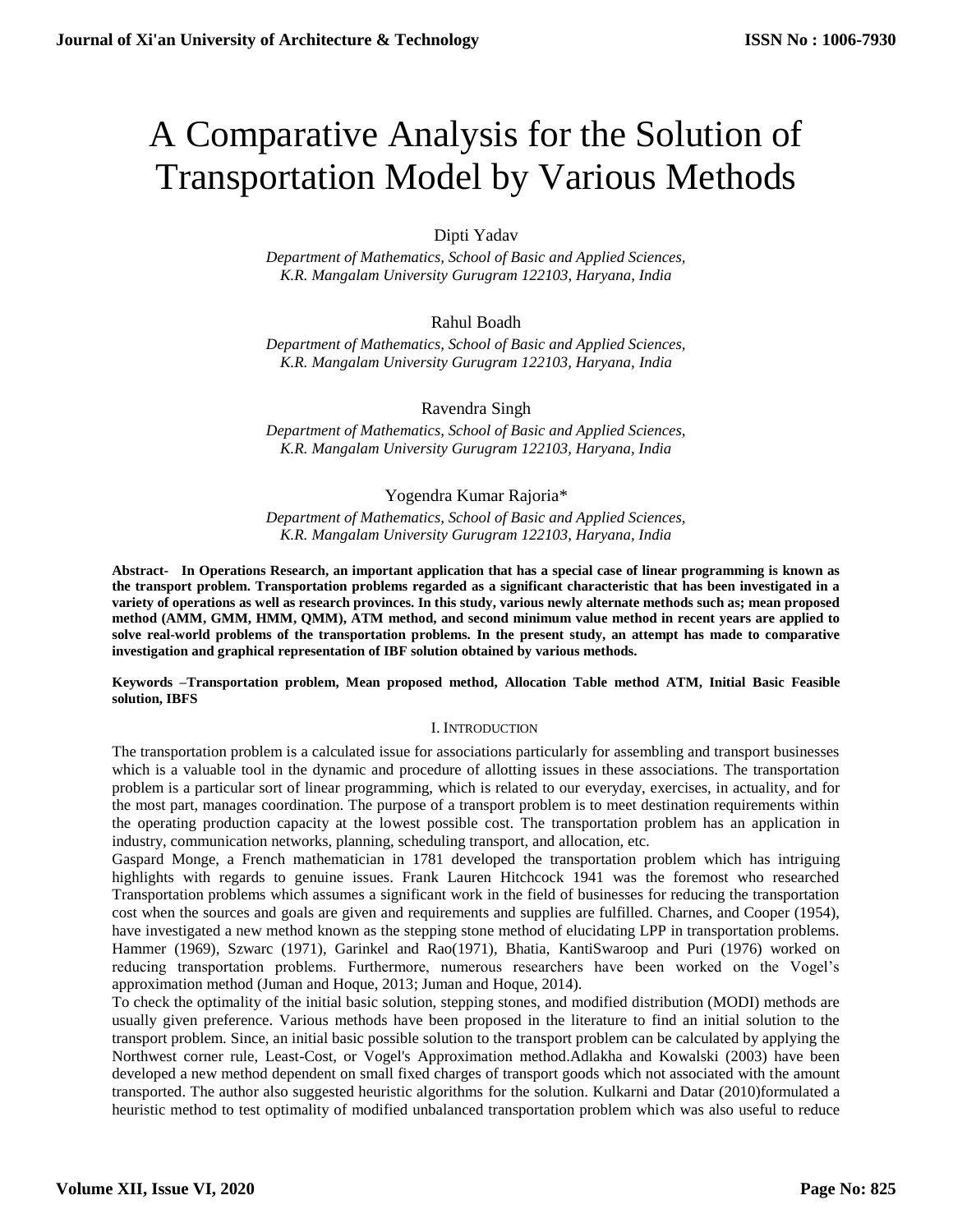number of iteration. Korukoglu and Balli (2011) have developed modifications in VAM to find the optimal solution for transportation problems whereas Ramadan and Ramadan 2012) have been investigated a hybrid two-stage algorithm for the optimal solution of the problem. Juman, et al. (2013) developed a sensitivity investigation for the solution of an unbalanced transportation problem by VAM method. Das et al. (2014)have developed advanced VAM method which was the extension of the VAM method to remove the complexity occurs when the magnitude of least cost and the next least cost was the identical by Ahmed et al. (2016) have been employed the allocation table method, ATM to find an initial basic feasible solution of transportation problems and gave compare results from existing method. Mishra (2017) has investigated the problem of Millennium Herbal Company ship by North-West corner rule, Minimum Cost Method, and Vogel's Approximation Method. The author also compares his results from the North-West corner rule and VAM.

Davda and Patel (2019) have investigated the very effective the second minimum value method which required less iteration for optimality test.Aaliya et al. (2019) have been given the comparative study of results of initial basic solution and the optimal solution obtained by NWCR, LCM, and VAM method by taking the real-life example of OBU cement factory. Sathyavathy and Shalini (2019) has been developed a novel proposed mean method which to find the most favorable solution of transportation problem which dependent on easy statistical computation. The authors also gave numerical illustrations to check the validity of proposed mean methods.

On the basis of critical review, the present study finds a sufficient research gap to investigate the comparative study for the solution of transportation problems by the existing method and newly some statistical methods for solution. This study has been taken a real-life of BUA cement factories to minimize the cost of shipping cement from BUA cement factories to the various warehouses and applied various methods to find the initial basic feasible solutions as well as the optimal solutions. Some new methods are applied to find the solution of the transportation model which plays a vital role in explaining the nature of the distribution in the transportation model.

Many researchers have investigated alternative methods to modify the initial basic possible solutions in previous years. The transportation problem can be classified into two parts: Balanced transportation problem and unbalanced transportation problem, if the total number of supply is same as the total number of demand then the problem is called as balanced transportation problem i.e.  $\sum_{i=1}^{m} S_i = \sum_{j=1}^{n} D_j$ , Otherwise it is called unbalanced transportation

problem i.e. $\sum_{i=1}^{m} S_i \neq \sum_{j=1}^{n} D_j$ .

#### II.METHODOLOGY

As we know that the Transportation model deals with the minimum cost plan to transport a product from (m) number of sources to (n) number of destinations.

Let the number of supply units required/needed at source i is  $S_i$ ,  $(i = 1, 2, 3, ..., m)$ , the number of demand units required/needed at destination *j* is  $D_i$ ,  $(i = 1, 2, 3, ..., m)$ , and  $C_{ij}$  represent the unit transportation cost for transporting the units from sources  $i$  to destination  $j$ . We need to determine the value of objective function which minimize the transportation cost and determine how many numbers of the unit can be transported from source  $i$  to destination  $j$ .

The objective function, Minimize  $Z = \sum_{i=1}^{m} c_{ij} \sum_{j=1}^{n} x_{ij}$ ,

Subject to constraints

 $\sum_{j=1}^{n} x_{ij} = S_i$  for  $i = 1, 2, ..., m$ .  $\sum_{i=1}^{m} C_{ij} = D_i$  for  $j = 1, 2, \dots n$ .

Where,  $x_{ij}$  number of units shipped from source *i* to destination  $j, x_{ij} \geq 0$  for all *i* to *j*.

#### *2.1 Transportation problem by Existing methods –*

The optimal cost has desirable in the movement of raw materials and goods from the sources to destinations. The mathematical model known as a transportation problem tries to provide optimal costs in the transportation system. Some well-known and long use algorithms to solve transportation problems are Vogel's Approximation Method (VAM), North West Corner (NWC) method, and Matrix Minima method (MMM), row minima method (RMM) and Colum Minima method (CMM) always provide IBFS of a transportation problem. Afterward, many researchers provide many methods and algorithms to solve transportation problems.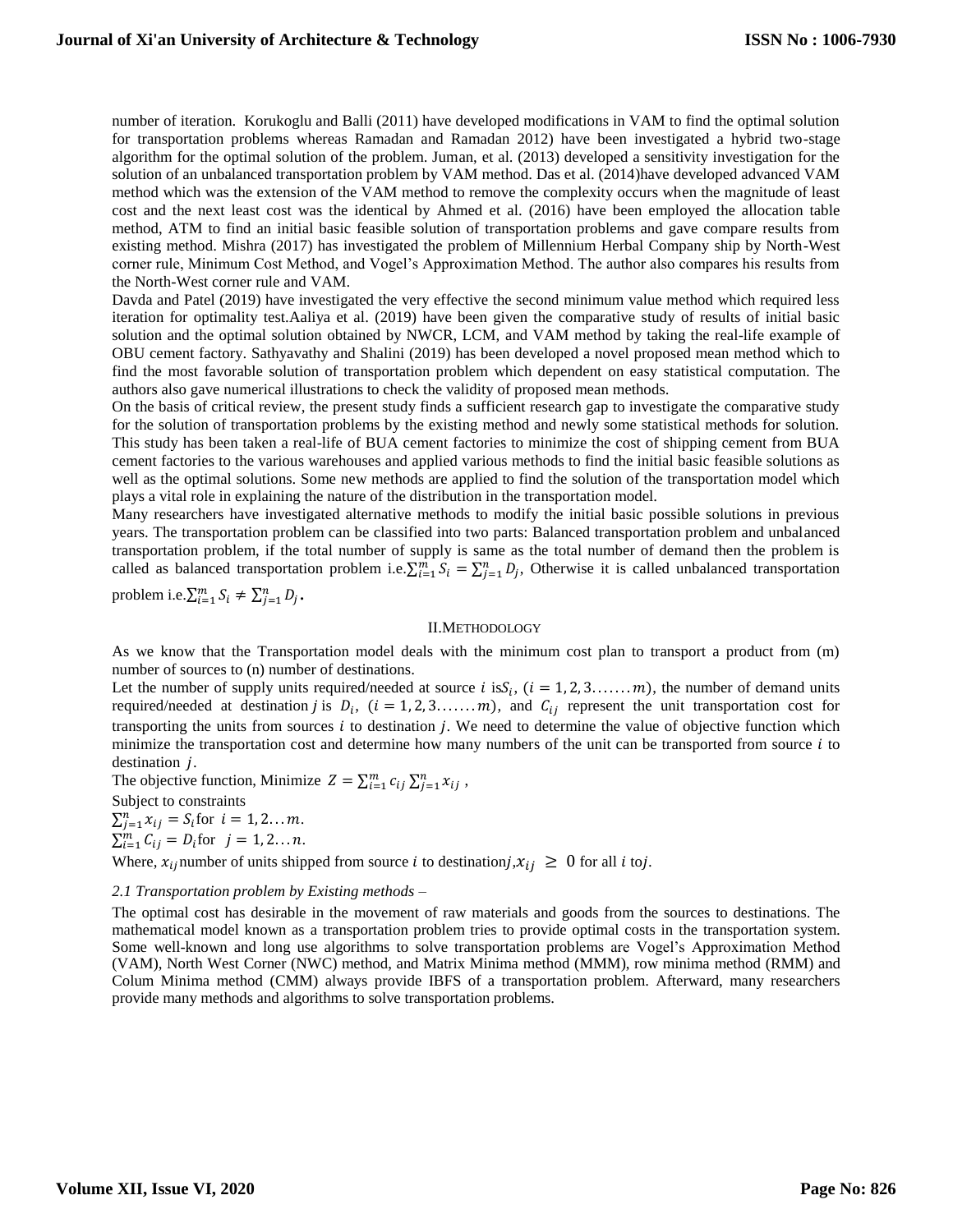*2.2. Transportation problem by newly proposed methods –*

# *Arithmetic Mean Method:*

Arithmetic Mean is defined as equal to the sum of numerical values of each & every observation divided by the total number of observations. It can be calculated by the following formula:

Arithmetic Mean (AM) =  $\frac{\sum_{i=1}^{n} X_n}{n}$ 

# *Harmonic Mean Method:*

The Harmonic mean is defined as the total number of observations divided by the sum of the reciprocal of the numbers.

Harmonic mean (HM) =  $\frac{n}{\frac{1}{x_1} + \frac{1}{x_2} + \cdots + \frac{1}{x_n}}$ 

## *Geometric Mean Method:*

The geometric mean is the nth root when you multiply n numbers together. It is not the same as the arithmetic mean, or average, that we know. The geometric mean uses multiplication and roots. For example, for the product of two numbers, we would take the square root. For the product of three numbers, we take the third root.

Geometric Mean (GM) = 
$$
\sqrt[n]{(X_1, X_2, X_3, ..., X_n)}
$$
 =  $(\prod_{i=1}^{n} X_i)^{1/n}$ 

## *Quadratic Mean Method:*

The Quadratic mean is also known by the root mean square because it is the square root of the mean of the squares of the numbers. The quadratic mean is equal to the square root of the mean of the squared values. The formula is:

Quadratic mean (QM)=  $\frac{1}{n}$  $\frac{1}{n}(x_1^2 + x_2^2 + \dots + x_n^2)$ 

We follow the solution process of transportation problem by Arithmetic Mean, Geometric Mean, Harmonic Mean, and Quadratic mean method given by Sathyavathyand Shalini (2019).

## *Second Minimum Value Method (SMVM):*

We follow the solution process of transportation problems as given by Davda and Patel (2019). In this method, the Author uses the Second minimum Value cell which has a minimum cost coefficient.

## *Allocation Table Method (ATM):*

In this method, for the transportation problem, an allocation table is formed to find the solution. That's why this method is named as the Allocation Table Method (ATM). We follow the solution process of transportation problems as given by Aliyu et al. (2019).

## III. APPLICATION: NUMERICAL EXAMPLE OF REAL-LIFE PROBLEM

Find the minimum cost of transporting manufactured goods from factories to warehouses to (distributors). CCNN transportation data and OBU cement transportation data collected from the BUA group of Companies were utilized by Aliya et al.(2019). The data were modelled as a Linear Programming model of transportation type and represented as transportation tableau i.e. (Table 1).Find its initial basic feasible solution and optimal solution

|  |  |  |  |  |  | Table -1 Transportation Tableof the Secondary Data Collected from BUA Cement Company |
|--|--|--|--|--|--|--------------------------------------------------------------------------------------|
|--|--|--|--|--|--|--------------------------------------------------------------------------------------|

|               | Sokoto | Kebbi        | Kebbi | Kano  | Kaduna | Katsina | Niger republic | <b>Supply</b> |
|---------------|--------|--------------|-------|-------|--------|---------|----------------|---------------|
| <b>CCNN</b>   |        | 19           | 12    | 70    | 66     | 74      | 283            | 40000         |
| OBU           | 103    | 89           | 81    | 26    | 23     | 62      | 97             | 47700         |
| <b>Demand</b> | 21600  | <b>15600</b> | 15600 | 19500 | 16800  | 10500   | 8100           |               |

Table 1, shows an individually associated cost of transporting a piece of the bag from the individual supply center or plant to the various demand destinations. The table also shows the demands from various destinations and the supply capacity of the plants.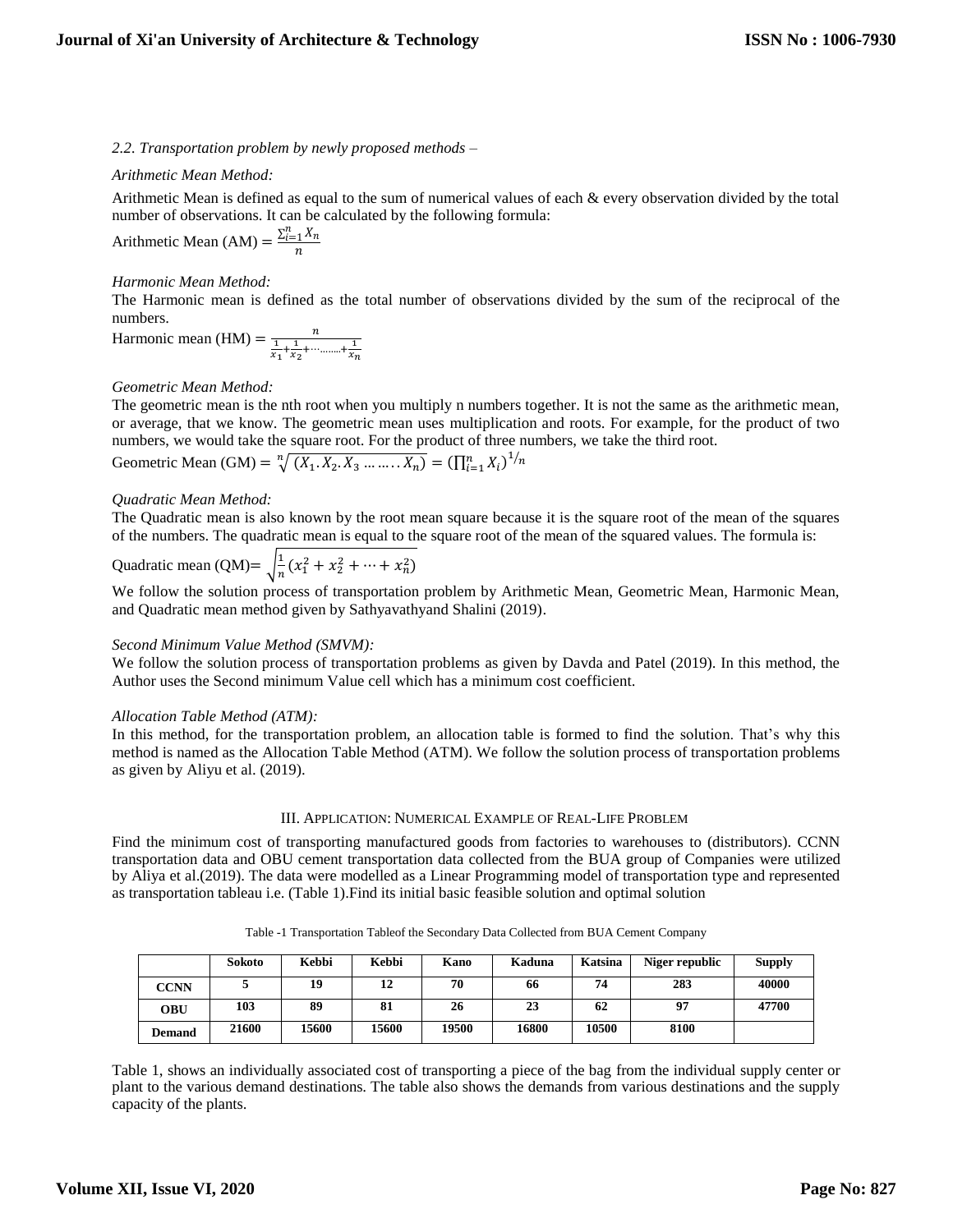Now solving the transportation problem by the above methods. So, when we are dealing with the transportation problem our first call is to determine whether the given problem is a balanced transportation problem or an unbalanced transportation problem. If

- 1. Total demand = Total supply, thus the problem is balanced
- 2. Total demand  $\neq$  Total supply, thus the problem is unbalanced

From the Table 1, the Total Demand=107,700 units and Total Supply= 87,700 units.So, the given transportation problem is unbalanced. Therefore, we need to balance the problem by adding a dummy row to the transportation problem.

The supply from the dummy plant is calculated by the difference between the Total demand and Total Supply i.e. 107700 – 87700=20000, thus 20000 units will be supplied by the Dummy Plant.

Table 2 shows the balanced transportation problem where the Dummy Plant takes the 20000 units for supply, with associated cost zero (0), and after doing that Total Demand is equal to the Total supply, hence the problem is balanced, therefore we can start our procedure of finding the IBFS (Initial Basic Feasible Solution) and optimal solution.

|                    | Sokoto | Kebbi | Kebbi | Kano  | Kaduna | Katsina | Niger republic | <b>Supply</b> |
|--------------------|--------|-------|-------|-------|--------|---------|----------------|---------------|
| CCNN               |        | 19    | 12    | 70    | 66     | 74      | 283            | 40000         |
| <b>OBU</b>         | 103    | 89    | 81    | 26    | 23     | 62      | 97             | 47,700        |
| <b>Dummy Plant</b> |        |       |       |       |        |         |                | 20,000        |
| <b>Demand</b>      | 21600  | 15600 | 15600 | 19500 | 16800  | 10500   | 8100           | 107.700       |

Table -2The Balanced Transportation Table

#### IV.RESULTS AND DISCUSSION

Aliya et al. (2019) have been given the solution of transportation problems solved by existing method NCWR, LCEM, and VAM method. The transportation costs are 2,336,000 solved by NWCR, 4,160,900 by LCEM method, and 2,331,800 by VAM method, 1,972,900 by Row Minima Method, and 4,160,900 Column Minima Method, optimal solution from VAM, 1,905,300, optimal solution from LCEM, 1,972,000.

Table 3 shows the result obtained as the initial basic feasible solution (IBFS) by applying the arithmetic mean method.

|                    | Sokoto   | Kebbi | Kebbi        | Kano     | Kaduna | Katsina | Niger republic | <b>Supply</b> |
|--------------------|----------|-------|--------------|----------|--------|---------|----------------|---------------|
|                    | 5        | 19    | 12           |          |        |         |                |               |
| <b>CCNN</b>        |          |       |              | 70       | 66     | 74      | 283            | 40000         |
|                    | 21600    | 2800  | 15600        |          |        |         |                |               |
|                    |          | 89    |              | 26       | 23     | 62      |                |               |
| <b>OBU</b>         | 103      |       | 81           |          |        |         | 97             | 47,700        |
|                    |          | 900   |              | 19500    | 16800  | 10500   |                |               |
|                    |          | 0     |              |          |        |         | $\bf{0}$       |               |
| <b>Dummy Plant</b> | $\bf{0}$ |       | $\mathbf{0}$ | $\bf{0}$ | 0      | 0       |                | 20,000        |
|                    |          | 11900 |              |          |        |         | 8100           |               |
| <b>Demand</b>      | 21600    | 15600 | 15600        | 19500    | 16800  | 10500   | 8100           | 107,700       |

Table -3Thearithmetic mean method

The transportation cost is

 $5 * 21600 + 19 * 2800 + 12 * 15600 + 89 * 900 + 26 * 19500 + 23 * 16800 + 62 * 10500 + 0 * 11900 + 0 * 8100 =$ 1,972,900

*Explanation:*

Here we will find the initial basic feasible solution for the given data or we say given transportation problem from table 1 using statistical tools. By calculating Arithmetic Mean of each row and column, the values are

$$
R_1 = 75.57 \; ; \; R_2 = 68.71 \; ; \; R_3 = 0 \; ; \; C_1 = 36 \; ; \; C_2 = 36 \; ; \; C_3 = 31 \; ; \; C_4 = 32 \; ; \; C_5 = 29.66 \; ; \; C_6 = 19.42 \; ; \; C_7 = 126.66
$$

From the above calculated value the maximum Arithmetic Mean is  $R_1 = 75.57$ , so we choose  $R_1$ . In row  $R_1$  the cell with minimum cost value is  $(1,1)$ . The cell is allocated with maximum supply and the remaining cell in that row is deleted after all the supply is fulfilled. The steps are repeated until the demand and supply are satisfied.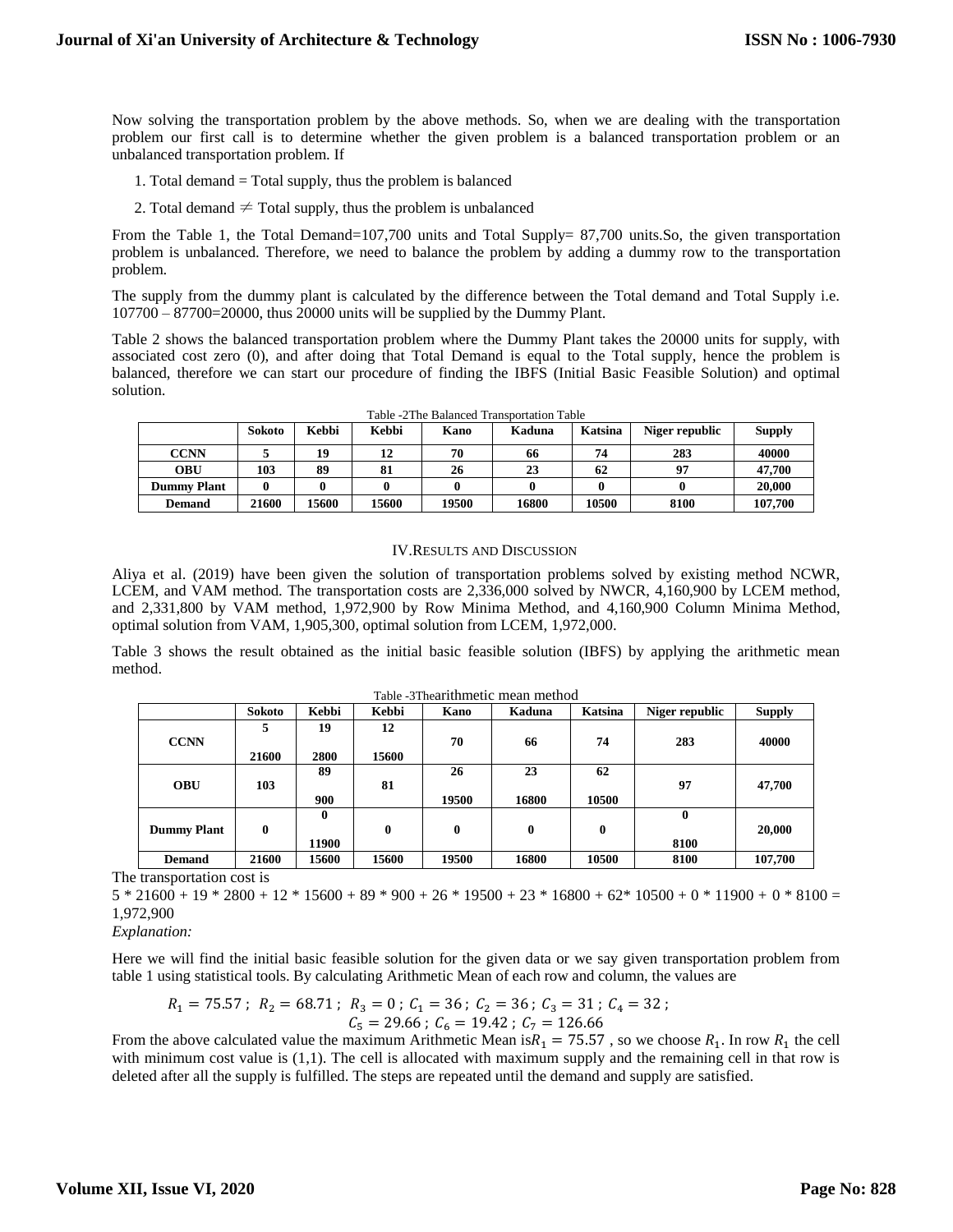Table 4 shows the result obtained as the initial basic feasible solution (IBFS) by applying the Harmonic Mean Method.

|                    |        |              |       |       | Table - TTHer Rai HROHICHTCall TVICHTCG |         |                |               |
|--------------------|--------|--------------|-------|-------|-----------------------------------------|---------|----------------|---------------|
|                    | Sokoto | Kebbi        | Kebbi | Kano  | Kaduna                                  | Katsina | Niger republic | <b>Supply</b> |
|                    | 5      | 19           | 12    |       |                                         |         |                |               |
| <b>CCNN</b>        |        |              |       | 70    | 66                                      | 74      | 283            | 40000         |
|                    | 21600  | 3700         | 14700 |       |                                         |         |                |               |
|                    |        | 89           | 81    | 26    | 23                                      | 62      |                |               |
| <b>OBU</b>         | 103    |              |       |       |                                         |         | 97             | 47,700        |
|                    |        |              | 900   | 19500 | 16800                                   | 10500   |                |               |
|                    |        | $\mathbf{0}$ |       |       |                                         |         | $\mathbf{0}$   |               |
| <b>Dummy Plant</b> | 0      |              | 0     | 0     | $\mathbf{0}$                            | 0       |                | 20,000        |
|                    |        | 11900        |       |       |                                         |         | 8100           |               |
| <b>Demand</b>      | 21600  | 15600        | 15600 | 19500 | 16800                                   | 10500   | 8100           | 107.700       |

Table -4TheHarmonicMean Method

The transportation cost is

 $5 * 21600 + 19 * 3700 + 12 * 14700 + 81 * 900 + 26 * 19500 + 23 * 16800 + 62 * 10500 + 0 * 11900 + 0 * 8100 =$ 1,972,000

*Explanation:*

In this explanation, we find the initial basic feasible solution of for the given data, or we can say given transportation problems from table 1 using statistical tools. By calculating Harmonic Mean of each row and column, the values are

$$
R_1 = 18.30
$$
;  $R_2 = 49.41$ ;  $R_3 = 0$ ;  $C_1 = 14.30$ ;  $C_2 = 46.97$ ;  $C_3 = 31.35$ ;  $C_4 = 56.87$ ;

$$
C_5 = 51.16 ; C_6 = 101.20 ; C_7 = 216.71
$$

From the above calculated value, the maximum Harmonic Mean is  $R_2 = 49.41$ , so we choose  $R_2$ . In row  $R_2$  the cell with minimum cost value is (2,5). The cell is allocated with maximum supply and the remaining cell in that row is deleted after all the supply is fulfilled. The steps are repeated until the demand and supply are satisfied.

Table 5shows the result obtained as initial basic feasible solution (IBFS) by applying the Quadratic Mean Method. Table -5 TheQuadratic Mean Method

|                    | <b>Sokoto</b>    | Kebbi | Kebbi | Kano  | Kaduna | Katsina | Niger republic | <b>Supply</b> |
|--------------------|------------------|-------|-------|-------|--------|---------|----------------|---------------|
| <b>CCNN</b>        | 5                | 19    | 12    | 70    | 66     | 74      | 283            | 40000         |
|                    | 21600            | 2800  | 15600 |       |        |         |                |               |
|                    |                  | 89    | 81    | 26    | 23     | 62      |                |               |
| <b>OBU</b>         | 103              |       |       |       |        |         | 97             | 47,700        |
|                    |                  | 900   |       | 19500 | 16800  | 10500   |                |               |
|                    |                  | 0     |       |       |        |         | 0              |               |
| <b>Dummy Plant</b> | $\boldsymbol{0}$ |       | 0     | 0     | 0      | 0       |                | 20,000        |
|                    |                  | 11900 |       |       |        |         | 8100           |               |
| <b>Demand</b>      | 21600            | 15600 | 15600 | 19500 | 16800  | 10500   | 8100           | 107.700       |

The transportation cost is

 $5 * 21600 + 19 * 2800 + 12 * 15600 + 89 * 900 + 26 * 19500 + 23 * 16800 + 62 * 10500 + 0 * 11900 + 0 * 8100 =$ 1,972,900

*Explanation:*

Here we will find the initial basic feasible solution of for the given data or we say given transportation problem from table 1 using statistical tools. By calculating Quadratic Mean of each row and column, the values are

$$
R_1 = 75.57
$$
;  $R_2 = 68.71$ ;  $R_3 = 0$ ;  $C_1 = 36$ ;  $C_2 = 36$ ;  $C_3 = 31$ ;  $C_4 = 32$ ;

$$
C_5 = 29.66 \, ; \ C_6 = 45.33 \, ; \ C_7 = 126.66
$$

From the above-calculated value the maximumQuadraticMean is  $R_1 = 75.57$ , so we choose  $R_1$ . In row  $R_1$  the cell with minimum cost value is (1,1). The cell is allocated with maximum supply and the remaining cell in that row is deleted after all the supply is fulfilled. The steps are repeated until the demand and supply are satisfied.

Table 6 shows the result obtained as initial basic feasible solution (IBFS) by applying the Geometric MeanMethod. The transportation cost is

 $5 * 21600 + 19 * 3700 + 12 * 14700 + 81 * 900 + 26 * 19500 + 23 * 16800 + 62 * 10500 + 0 * 11900 + 0 * 8100 =$ 1,972,000

*Explanation:*

Here we will find the initial basic feasible solution for the given data or we say given transportation problem from table 1 using statistical tools. By calculating Geometric Mean of each row and column, the values are

 $R_1 = 37.80; R_2 = 59.59; R_3 = 0; C_1 = 0; C_2 = 0; C_3 = 0; C_4 = 0;$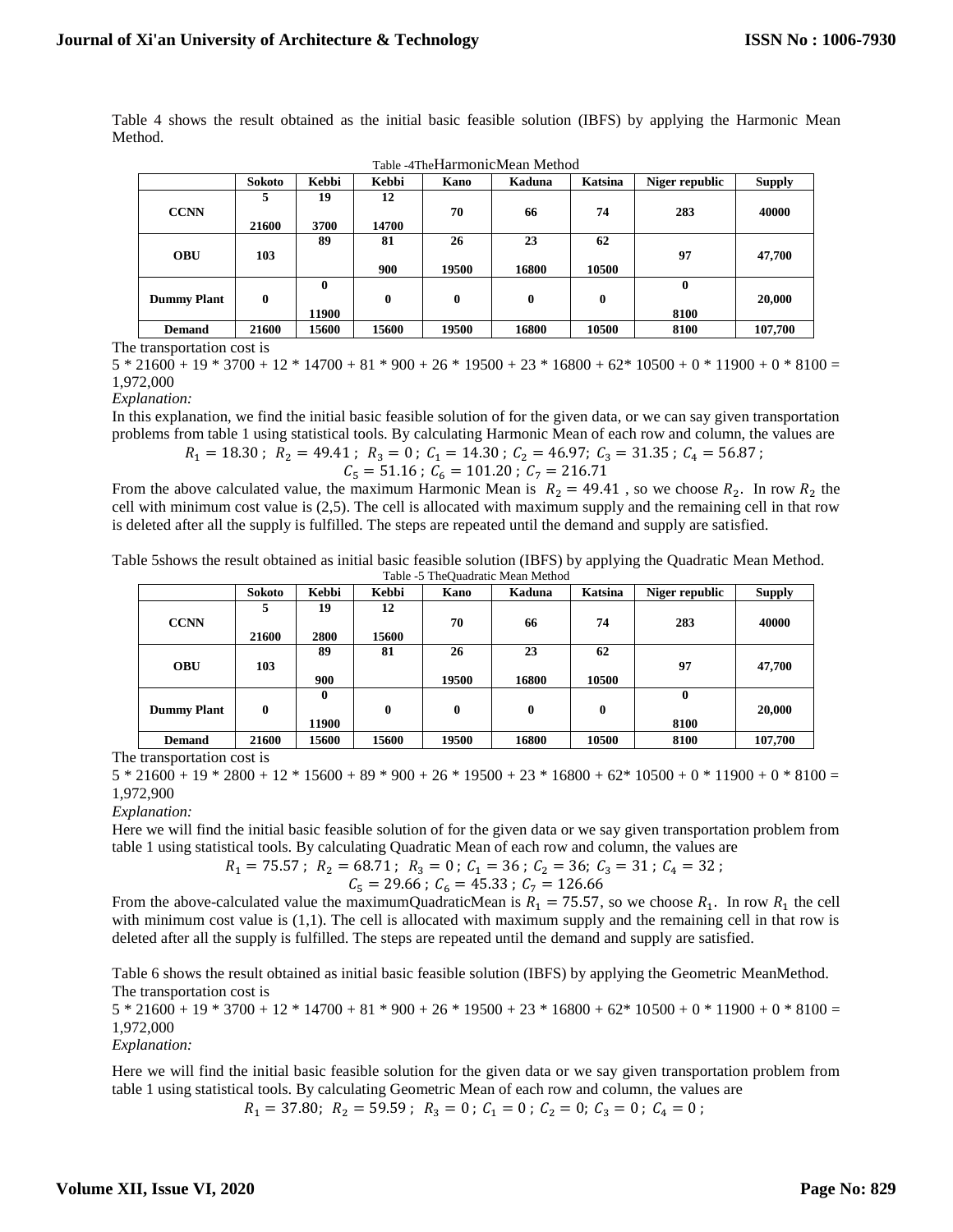|                    | Sokoto   | Kebbi        | Kebbi    | Kano         | Kaduna   | Katsina  | Niger republic | <b>Supply</b> |
|--------------------|----------|--------------|----------|--------------|----------|----------|----------------|---------------|
|                    | 5        | 19           | 12       |              |          |          |                |               |
| <b>CCNN</b>        |          |              |          | 70           | 66       | 74       | 283            | 40000         |
|                    | 21600    | 3700         | 14700    |              |          |          |                |               |
|                    |          | 89           | 81       | 26           | 23       | 62       |                |               |
| <b>OBU</b>         | 103      |              |          |              |          |          | 97             | 47,700        |
|                    |          |              | 900      | 19500        | 16800    | 10500    |                |               |
|                    |          | $\mathbf{0}$ |          |              |          |          | $\bf{0}$       |               |
| <b>Dummy Plant</b> | $\bf{0}$ |              | $\bf{0}$ | $\mathbf{0}$ | $\bf{0}$ | $\bf{0}$ |                | 20,000        |
|                    |          | 11900        |          |              |          |          | 8100           |               |
| <b>Demand</b>      | 21600    | 15600        | 15600    | 19500        | 16800    | 10500    | 8100           | 107,700       |

 $C_5 = 0$ ;  $C_6 = 0$ ;  $C_7 = 0$ Table -6 TheGeometric Mean Method

From the above calculated value the maximumGeometric Mean is  $R_2 = 59.59$ , so we choose  $R_2$ . In row  $R_2$  the cell with minimum cost value is (2,5). The cell is allocated with maximum supply and the remaining cell in that row is deleted after all the supply is fulfilled. The steps are repeated until the demand and supply are satisfied.

Table 7 shows the result obtained as initial basic feasible solution (IBFS) by applying the Second minimum value method

|                    | Table -7 Second minimum value method |              |              |       |        |         |                |               |  |  |  |
|--------------------|--------------------------------------|--------------|--------------|-------|--------|---------|----------------|---------------|--|--|--|
|                    | <b>Sokoto</b>                        | Kebbi        | Kebbi        | Kano  | Kaduna | Katsina | Niger republic | <b>Supply</b> |  |  |  |
| <b>CCNN</b>        | 5                                    | 19           | 12           | 70    | 66     | 74      | 283            | 40000         |  |  |  |
|                    |                                      |              |              |       |        |         |                |               |  |  |  |
|                    | 8800                                 | <b>15600</b> | 15600        |       |        |         |                |               |  |  |  |
| <b>OBU</b>         | 103                                  | 89           | 81           | 26    | 23     | 62      | 97             | 47,700        |  |  |  |
|                    |                                      |              |              |       |        |         |                |               |  |  |  |
|                    |                                      |              |              | 19500 | 9600   | 10500   | 8100           |               |  |  |  |
| <b>Dummy Plant</b> | $\boldsymbol{0}$                     | 0            | 0            | 0     | 0      | 0       | 0              | 20,000        |  |  |  |
|                    |                                      |              |              |       |        |         |                |               |  |  |  |
|                    | 12800                                |              |              |       | 7200   |         |                |               |  |  |  |
| <b>Demand</b>      | 21600                                | 15600        | <b>15600</b> | 19500 | 16800  | 10500   | 8100           | 107,700       |  |  |  |

The transportation cost is

 $5 * 8800 + 19 * 15600 + 12 * 15600 + 26 * 19500 + 23 * 9600 + 62 * 10500 + 0 * 12800 + 97 * 8100 + 0 * 7200 =$ 2,692,100

# *Explanation:*

Here, in the first step, we have maximum value of 'second minimum value' is 97, which appears in the second row and seventh column. So we will give allocation to cell  $(2, 7)$  of 8100 and eliminate column 7.In  $2^{nd}$ step, we have a maximum value of 'second minimum value' is 62, which appears in the second row and sixth column. So we will give allocation to cell  $(2, 6)$  of 10500 and eliminate column 6.In  $3^{rd}$ step, we have a maximum value of 'second minimum value' is 26, which appears in the second row and fourth column. So we will give allocation to cell  $(2, 4)$ of 19500 and eliminate column 4.In  $4^{th}$ step, we have a maximum value of 'second minimum value' is 23, which appears in the second row and fifth column. So we will give allocation to cell (2, 5) of 9600 and eliminate row 2.In 5<sup>th</sup>step, we have a maximum value of 'second minimum value' is 19, which appears in the first row and second column. So we will give allocation to cell  $(1, 2)$  of 15600 and eliminate column 2.In  $6^{th}$ step, we have maximum value of 'second minimum value' is 12, which appears in the first row and third column. So we will give allocation to cell (1, 3) of 15600 and eliminate column 3.In final step, for 2\*2 matrix, we will take difference of row and column, we get maximum value in column  $5<sup>th</sup>$ , so we will give allocation to cell (3, 5) of 7200 and by fulfilling supply and demand constraints we will allocate cell  $(1, 1)$  of 8800 and cell  $(3, 1)$  of 12800.

Table 8 shows the result obtained as the initial basic feasible solution (IBFS) by applying the Allocation Table method (ATM)

The transportation cost is

 $5 * 21600 + 19 * 15600 + 81 * 900 + 26 * 19500 + 23 * 16800 + 62 * 10500 + 283 * 2800 + 0* 14700 + 0* 5300 =$ 2104200

## *Explanation:*

As per step-2 minimum, the odd cost is 5 in the cell (1, 1) among all the cells of the transportation table. According to a step-3 minimum, the odd cost in the cell  $(1, 1)$  remains the same, but this odd cost is subtracted from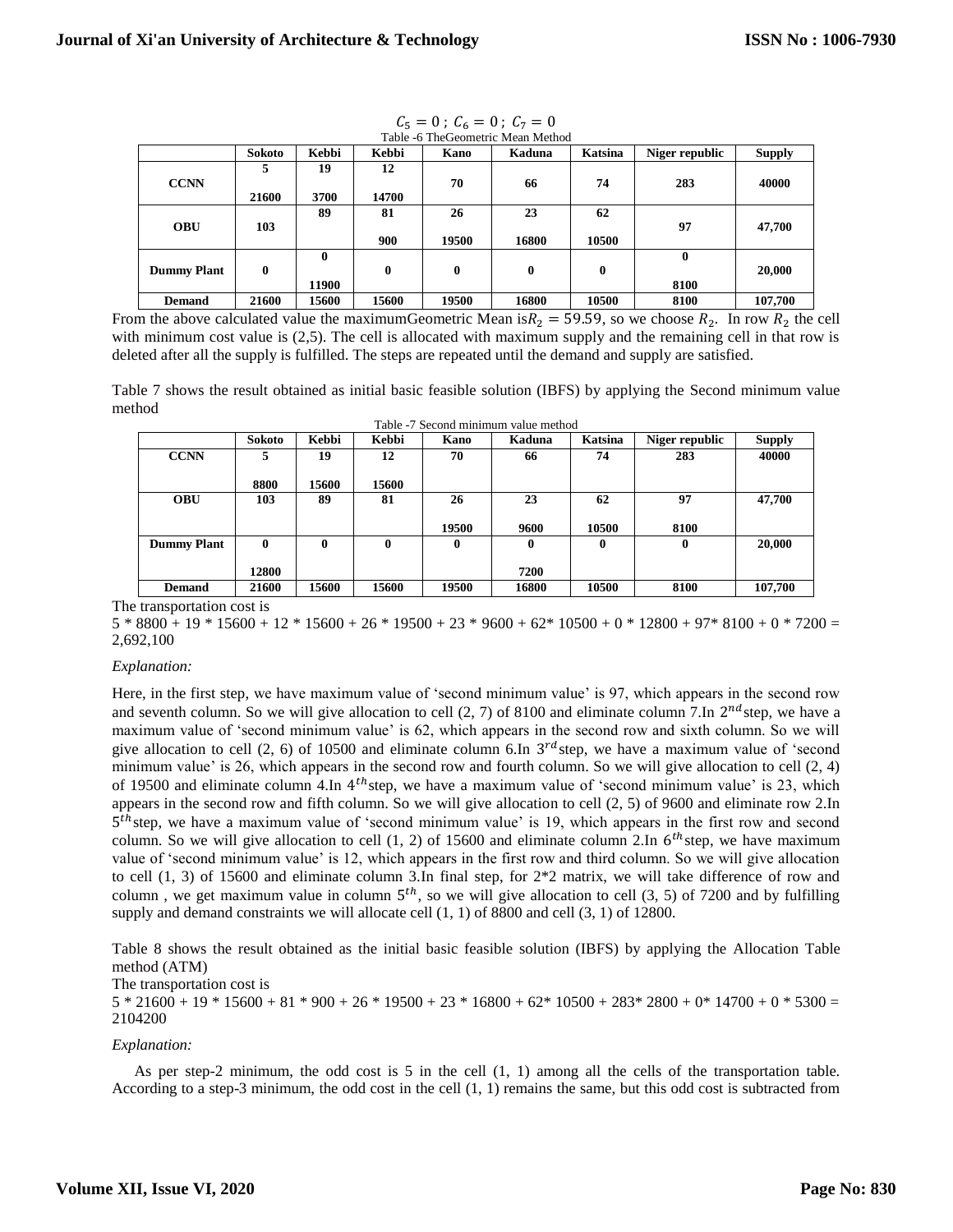all other odd valued cost cells of the transportation table. Here minimum supply & demand is 21600 that is allocated in the cell  $(1, 1)$ . After allocating this value the demand is satisfied. For which the  $C_1$  column is exhausted.

|                    |        |          |       |       | Table of Hiocation Table method |                |                  |               |
|--------------------|--------|----------|-------|-------|---------------------------------|----------------|------------------|---------------|
|                    | Sokoto | Kebbi    | Kebbi | Kano  | Kaduna                          | <b>Katsina</b> | Niger republic   | <b>Supply</b> |
| <b>CCNN</b>        | 5      | 19       | 12    | 70    | 66                              | 74             | 283              | 40000         |
|                    | 21600  | 15600    |       |       |                                 |                | 2800             |               |
| <b>OBU</b>         | 103    | 89       | 81    | 26    | 23                              | 62             | 97               | 47,700        |
|                    |        |          | 900   | 19500 | 16800                           | 10500          |                  |               |
| <b>Dummy Plant</b> | 0      | $\bf{0}$ | 0     | 0     | 0                               | 0              | $\boldsymbol{0}$ | 20,000        |
|                    |        |          |       |       |                                 |                |                  |               |
|                    |        |          | 14700 |       |                                 |                | 5300             |               |
| <b>Demand</b>      | 21600  | 15600    | 15600 | 19500 | 16800                           | 10500          | 8100             | 107.700       |

Table -8Allocation Table method

Table 9 shows the basic feasible solution for the given transportation problem of table 1 by the various methods

| <b>Serial Number</b> | <b>Name of Methods</b> | <b>Transportation Costs</b> | <b>Serial Number</b> | <b>Name of Methods</b> | <b>Transportation Costs</b> |
|----------------------|------------------------|-----------------------------|----------------------|------------------------|-----------------------------|
|                      | <b>NWCM</b>            | 2336000                     |                      | <b>HMM</b>             | 1972000                     |
|                      | LCM                    | 4160900                     |                      | <b>OMM</b>             | 1972900                     |
|                      | VAM                    | 2331800                     |                      | <b>GMM</b>             | 1972000                     |
|                      | <b>RMM</b>             | 1972900                     | 10.                  | <b>SMVM</b>            | 2,692,100                   |
|                      | CMM                    | 4160900                     | 11.                  | <b>ATM</b>             | 2104200                     |
|                      | AMM                    | 1972900                     |                      |                        |                             |

Table 9: Solution of the numerical results by various methods



Figure 1. Graphical representation of solution of the Transportation problemby various methods

We concluded from this comparative study that obtained Initial basic feasible solution of BUA cement company by HMM method and GMM method are 1,972,000 which less than all other methods. Obtained results of these two methods are nearly equal to the optimal solution of the BUA group of cement Company.

# V.CONCLUSION

Most organizations wish to give their commodities to consumers in a cost-effective way, with the intention that the marketplace turns into a highly bloodthirsty marketplace. To remove these types of difficulty, the transportation model gives a dominant framework to settle on the most admirable ways to transport commodities to the consumers. All previous researchers have not given any comparative analysis of the real-life problems by various methods including statistical methods. Therefore, this study has been identified the research gap for the comparative study of